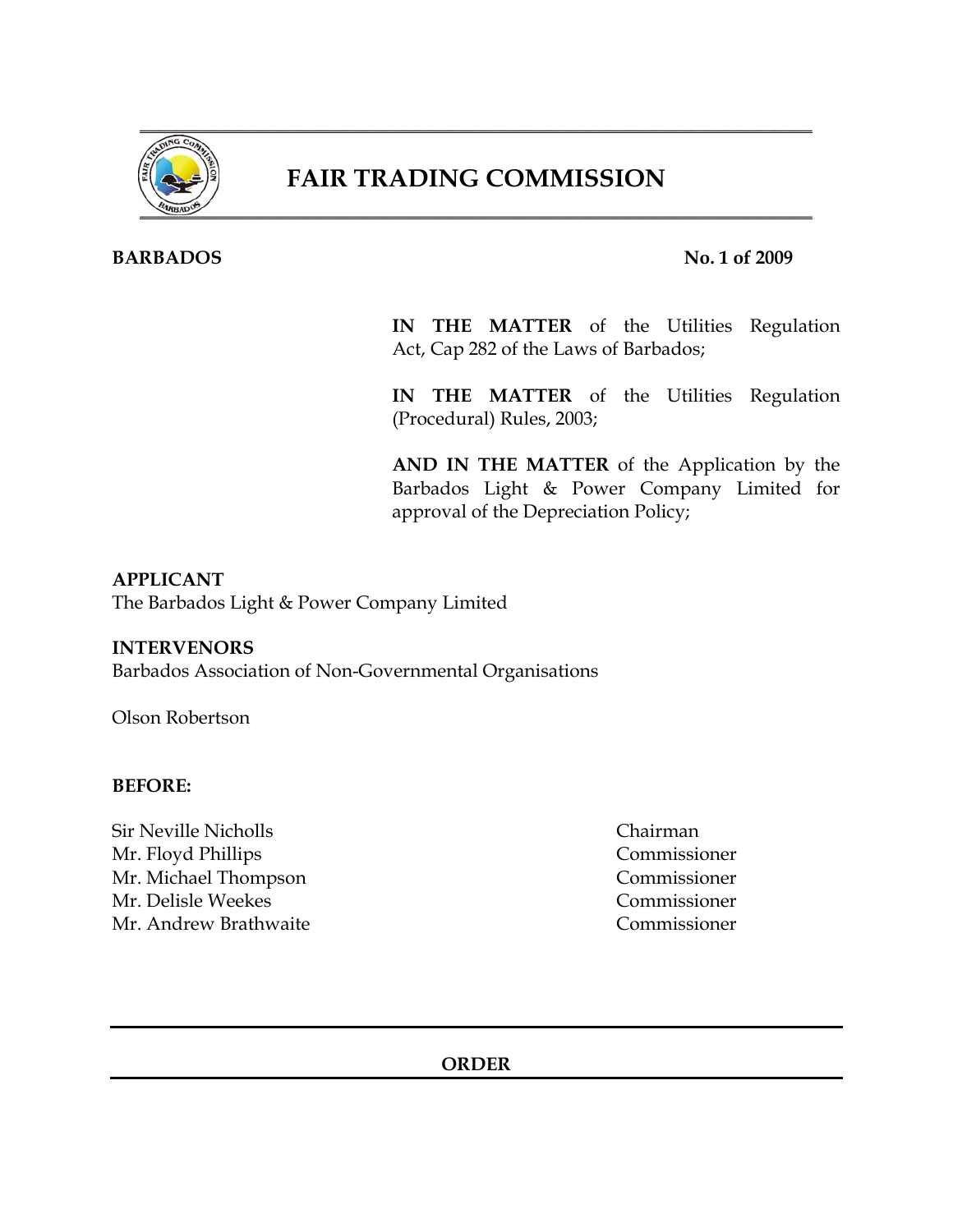In recognition of the issues that have been considered and determined at the Depreciation Hearing by the Commission.

**UPON** hearing Sir Henry de B Forde Q.C., Attorney-at-Law and Ms. Tanya Goddard, Attorney-at-Law in association with Mr. Ramon Alleyne, Attorney-at-Law, Mrs. Debbie Fraser, Attorney-at-Law and Ms. Nicola Berry, Attorney-at-Law of the firm of Clarke Gittens and Farmer for the Applicant;

**AND UPON** hearing The Barbados Association of Non Governmental Organisations and Mr. Olson Robertson;

**AND UPON** hearing the Submissions of the Applicant and the Intervenors.

# **IT IS HEREBY ORDERED AS FOLLOWS:**

- 1. That the Application submitted pursuant to Section 16 of the Utilities Regulation Act, CAP 282 of the Laws of Barbados for approval of the Depreciation Policy of the Barbados Light & Power Company Limited is hereby approved.
- 2. That the Policy using the straight-line method, remaining life technique and historic cost valuation is hereby approved.
- 3. That the capital balances, remaining lives and depreciation rates arising from the policy and set out at Schedule 1 of this Decision are hereby approved.
- 4. That the Applicant shall at all times seek the approval of the Commission if it requires a change in the depreciation rates used for regulatory reporting purposes.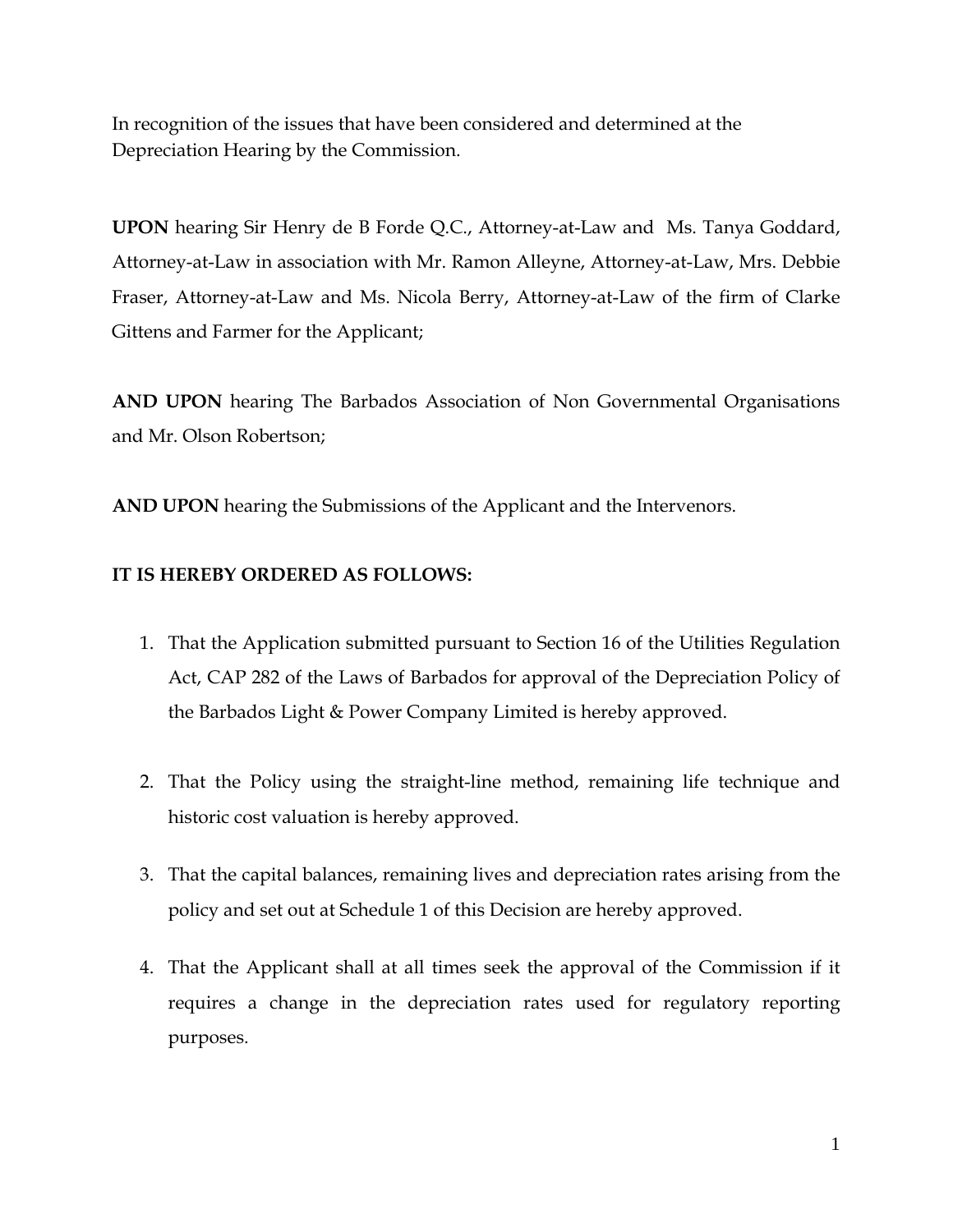5. That the Applicant is hereby required to submit reports on an annual basis showing the financial results reflecting the depreciation rates that have been determined in this Decision as part of its regulatory reporting.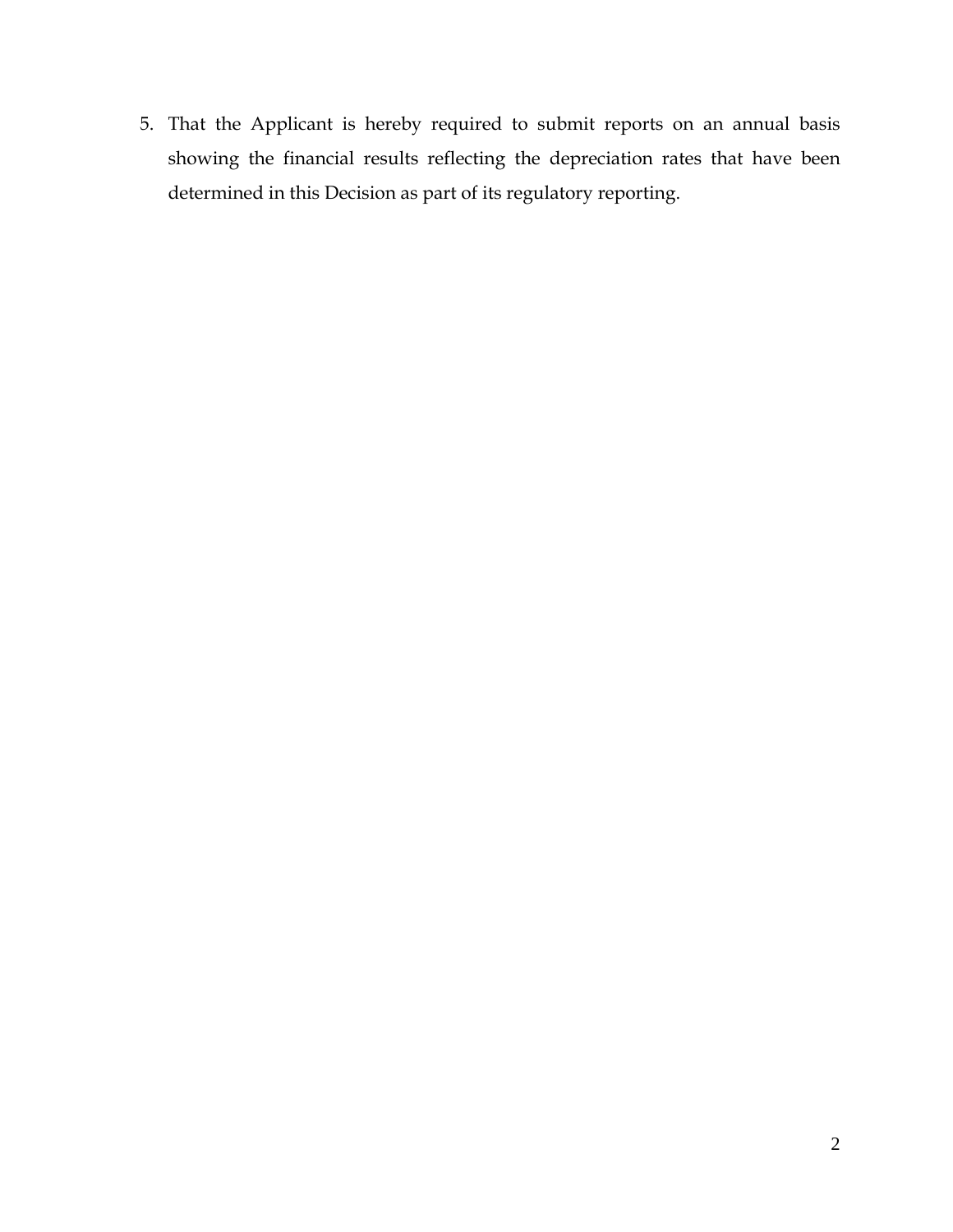# **SCHEDULE 1**

 $\mathcal{L}$ 

T<mark>he Barbados Light & Power Company Limited</mark><br>Spreadsheet based on Pages 1 and 2 of Exhibit A - American Appraisal - Depreciation Study

AS OF DECEMBER 31, 2006<br>DEPRECIATION FACTORS AND RATES

| <b>CAPITAL</b><br>ACCOUNT ACCOUNT NAME<br>ORIGINAL<br><b>BALANCES"</b><br><b>AVERAGE</b><br>'HISTORIC' COST<br><b>RATE</b><br>(ACCUMULATED<br><b>REMAINING LIFE</b><br>DEPRECIATION)<br>at 2006/12/31<br>\$<br>s<br>Years<br>%<br><b>GENERATION PLANT</b><br><b>GARRISON</b><br><b>GAS TURBINE GT02</b><br>21,320,842<br>13,579,806<br>8.5<br>4.51%<br><b>TOTAL GARRISON</b><br>21,320,842<br>13,579,806<br><b>SPRING GARDEN</b><br>STEAM PLANT - Building<br>2,163,517<br>2,163,517<br>4.50<br>2.78%<br>STEAM PLANT - Equipment<br>44,557,529<br>43,049.952<br>4.50<br>3.53%<br><b>FUEL TANK</b><br>1,349,749<br>1,009,350<br>28.50<br>1.41%<br>LOW SPEED DIESEL NO. 10 - 13 - Building<br>24,641,467<br>18, 112, 755<br>11.00<br>2.77%<br>LOW SPEED DIESEL NO. 10 - 13 - Equipment<br>127,639,773<br>93,648,613<br>11.00<br>2.69%<br>LOW SPEED DIESEL NO. 14 - 15 - Building<br>22,600,000<br>1,017,000<br>28.50<br>3.49%<br>LOW SPEED DIESEL NO. 14 - 15 - Equipment<br>122,864,064<br>8,853,681<br>28.50<br>3.36%<br>35 KVA EQUIPMENT<br>33,005<br>33,005<br>4.50<br>0.00%<br><b>TOTAL SPRING GARDEN</b><br>345,849,104<br>167,887,873<br><b>SEAWELL</b><br>GAS TURBINE - Building<br>2,243,207<br>832,008<br>20.50<br>3.31%<br><b>GAS TURBINE GT03</b><br>23,507,943<br>11,384,717<br>14.50<br>3.69%<br><b>GAS TURBINE GT04</b><br>23,071,223<br>8,052,636<br>17.50<br>3.83%<br><b>GAS TURBINE GT05</b><br>23,206,083<br>5,480,359<br>19.50<br>4.02%<br><b>GAS TURBINE GT06</b><br>19,467,112<br>4,131,251<br>20.50<br>3.94%<br><b>FUEL TANK</b><br>1,120,579<br>437,504<br>20.50<br>3.71%<br>TOTAL SEAWELL<br>92,616,147<br>30,318,475<br>TOTAL GENERATION PLANT<br>469,786,093<br>211,786,164<br><b>TRANSMISSION &amp; DISTRIBUTION PLANT</b><br>361.0 SUBSTATION BUILDINGS<br>11,648,875<br>3,335,347<br>28.50<br>2.86%<br>362.0 SUBSTATION EQUIPMENT<br>68,729,528<br>27,925,325<br>19.65<br>3.28%<br>364.0 POLES<br>66,691,618<br>32,911,483<br>12.39<br>5.70%<br>365.0 OVERHEAD CONDUCTORS<br>34,235,204<br>14,718,119<br>17.05<br>3.93%<br>367.0 UNDERGROUND CABLES<br>91,030,111<br>15,464,321<br>26.92<br>3.08%<br>368.0 TRANSFORMERS<br>40,259,795<br>14,422,710<br>14.05<br>4.92%<br>369.0 SERVICES<br>23,660,436<br>9,603,693<br>12.31<br>5.23%<br>373.0 STREETLIGHTS<br>9,997.577<br>5,744,877<br>8.28<br>5.74%<br>370,0 METERS<br>10,745,160<br>5,081,359<br>11.68<br>4.94%<br>TOTAL - TRANSMISSION AND DISTRIBUTION<br>366,998,304<br>129,207,234<br><b>GENERAL PLANT</b><br>390.1 BUILDINGS - Haggatt Hall & Spring Garden<br>5,485,072<br>1,673,185<br>30.96<br>2.41%<br>390.2 BUILDINGS - Other (Garrison)<br>12.810.789<br>3,321,232<br>26.33<br>2.81%<br>392.1 TRANSPORT - Heavy<br>10,028,173<br>6,513,012<br>5.69<br>5.28%<br>392.2 TRANSPORT - Light<br>2,728,088<br>1,508,122<br>3.79<br>7.58%<br>391.1 FURNITURE & EQUIPMENT<br>6,819,325<br>3,140,153<br>7.48<br>7.21%<br>391.2 COMPUTER EQUIPMENT<br>3.135,076<br>3.135,076<br>2.56<br>16.67%<br>391.3 COMPUTER SOFTWARE<br>12,245,422<br>12,245,422<br>2.08<br>14.29% |  | А | в | $\mathbf c$ |                  |
|--------------------------------------------------------------------------------------------------------------------------------------------------------------------------------------------------------------------------------------------------------------------------------------------------------------------------------------------------------------------------------------------------------------------------------------------------------------------------------------------------------------------------------------------------------------------------------------------------------------------------------------------------------------------------------------------------------------------------------------------------------------------------------------------------------------------------------------------------------------------------------------------------------------------------------------------------------------------------------------------------------------------------------------------------------------------------------------------------------------------------------------------------------------------------------------------------------------------------------------------------------------------------------------------------------------------------------------------------------------------------------------------------------------------------------------------------------------------------------------------------------------------------------------------------------------------------------------------------------------------------------------------------------------------------------------------------------------------------------------------------------------------------------------------------------------------------------------------------------------------------------------------------------------------------------------------------------------------------------------------------------------------------------------------------------------------------------------------------------------------------------------------------------------------------------------------------------------------------------------------------------------------------------------------------------------------------------------------------------------------------------------------------------------------------------------------------------------------------------------------------------------------------------------------------------------------------------------------------------------------------------------------------------------------------------------------------------------------------------------------------------------------------------------------------------------------------------------------------------------------------------------------------------------------------------------------------------------------------------------------------------------------------------------------------------|--|---|---|-------------|------------------|
|                                                                                                                                                                                                                                                                                                                                                                                                                                                                                                                                                                                                                                                                                                                                                                                                                                                                                                                                                                                                                                                                                                                                                                                                                                                                                                                                                                                                                                                                                                                                                                                                                                                                                                                                                                                                                                                                                                                                                                                                                                                                                                                                                                                                                                                                                                                                                                                                                                                                                                                                                                                                                                                                                                                                                                                                                                                                                                                                                                                                                                                        |  |   |   |             |                  |
|                                                                                                                                                                                                                                                                                                                                                                                                                                                                                                                                                                                                                                                                                                                                                                                                                                                                                                                                                                                                                                                                                                                                                                                                                                                                                                                                                                                                                                                                                                                                                                                                                                                                                                                                                                                                                                                                                                                                                                                                                                                                                                                                                                                                                                                                                                                                                                                                                                                                                                                                                                                                                                                                                                                                                                                                                                                                                                                                                                                                                                                        |  |   |   |             |                  |
|                                                                                                                                                                                                                                                                                                                                                                                                                                                                                                                                                                                                                                                                                                                                                                                                                                                                                                                                                                                                                                                                                                                                                                                                                                                                                                                                                                                                                                                                                                                                                                                                                                                                                                                                                                                                                                                                                                                                                                                                                                                                                                                                                                                                                                                                                                                                                                                                                                                                                                                                                                                                                                                                                                                                                                                                                                                                                                                                                                                                                                                        |  |   |   |             |                  |
|                                                                                                                                                                                                                                                                                                                                                                                                                                                                                                                                                                                                                                                                                                                                                                                                                                                                                                                                                                                                                                                                                                                                                                                                                                                                                                                                                                                                                                                                                                                                                                                                                                                                                                                                                                                                                                                                                                                                                                                                                                                                                                                                                                                                                                                                                                                                                                                                                                                                                                                                                                                                                                                                                                                                                                                                                                                                                                                                                                                                                                                        |  |   |   |             |                  |
|                                                                                                                                                                                                                                                                                                                                                                                                                                                                                                                                                                                                                                                                                                                                                                                                                                                                                                                                                                                                                                                                                                                                                                                                                                                                                                                                                                                                                                                                                                                                                                                                                                                                                                                                                                                                                                                                                                                                                                                                                                                                                                                                                                                                                                                                                                                                                                                                                                                                                                                                                                                                                                                                                                                                                                                                                                                                                                                                                                                                                                                        |  |   |   |             |                  |
|                                                                                                                                                                                                                                                                                                                                                                                                                                                                                                                                                                                                                                                                                                                                                                                                                                                                                                                                                                                                                                                                                                                                                                                                                                                                                                                                                                                                                                                                                                                                                                                                                                                                                                                                                                                                                                                                                                                                                                                                                                                                                                                                                                                                                                                                                                                                                                                                                                                                                                                                                                                                                                                                                                                                                                                                                                                                                                                                                                                                                                                        |  |   |   |             |                  |
|                                                                                                                                                                                                                                                                                                                                                                                                                                                                                                                                                                                                                                                                                                                                                                                                                                                                                                                                                                                                                                                                                                                                                                                                                                                                                                                                                                                                                                                                                                                                                                                                                                                                                                                                                                                                                                                                                                                                                                                                                                                                                                                                                                                                                                                                                                                                                                                                                                                                                                                                                                                                                                                                                                                                                                                                                                                                                                                                                                                                                                                        |  |   |   |             |                  |
|                                                                                                                                                                                                                                                                                                                                                                                                                                                                                                                                                                                                                                                                                                                                                                                                                                                                                                                                                                                                                                                                                                                                                                                                                                                                                                                                                                                                                                                                                                                                                                                                                                                                                                                                                                                                                                                                                                                                                                                                                                                                                                                                                                                                                                                                                                                                                                                                                                                                                                                                                                                                                                                                                                                                                                                                                                                                                                                                                                                                                                                        |  |   |   |             |                  |
|                                                                                                                                                                                                                                                                                                                                                                                                                                                                                                                                                                                                                                                                                                                                                                                                                                                                                                                                                                                                                                                                                                                                                                                                                                                                                                                                                                                                                                                                                                                                                                                                                                                                                                                                                                                                                                                                                                                                                                                                                                                                                                                                                                                                                                                                                                                                                                                                                                                                                                                                                                                                                                                                                                                                                                                                                                                                                                                                                                                                                                                        |  |   |   |             |                  |
|                                                                                                                                                                                                                                                                                                                                                                                                                                                                                                                                                                                                                                                                                                                                                                                                                                                                                                                                                                                                                                                                                                                                                                                                                                                                                                                                                                                                                                                                                                                                                                                                                                                                                                                                                                                                                                                                                                                                                                                                                                                                                                                                                                                                                                                                                                                                                                                                                                                                                                                                                                                                                                                                                                                                                                                                                                                                                                                                                                                                                                                        |  |   |   |             |                  |
|                                                                                                                                                                                                                                                                                                                                                                                                                                                                                                                                                                                                                                                                                                                                                                                                                                                                                                                                                                                                                                                                                                                                                                                                                                                                                                                                                                                                                                                                                                                                                                                                                                                                                                                                                                                                                                                                                                                                                                                                                                                                                                                                                                                                                                                                                                                                                                                                                                                                                                                                                                                                                                                                                                                                                                                                                                                                                                                                                                                                                                                        |  |   |   |             |                  |
|                                                                                                                                                                                                                                                                                                                                                                                                                                                                                                                                                                                                                                                                                                                                                                                                                                                                                                                                                                                                                                                                                                                                                                                                                                                                                                                                                                                                                                                                                                                                                                                                                                                                                                                                                                                                                                                                                                                                                                                                                                                                                                                                                                                                                                                                                                                                                                                                                                                                                                                                                                                                                                                                                                                                                                                                                                                                                                                                                                                                                                                        |  |   |   |             |                  |
|                                                                                                                                                                                                                                                                                                                                                                                                                                                                                                                                                                                                                                                                                                                                                                                                                                                                                                                                                                                                                                                                                                                                                                                                                                                                                                                                                                                                                                                                                                                                                                                                                                                                                                                                                                                                                                                                                                                                                                                                                                                                                                                                                                                                                                                                                                                                                                                                                                                                                                                                                                                                                                                                                                                                                                                                                                                                                                                                                                                                                                                        |  |   |   |             |                  |
|                                                                                                                                                                                                                                                                                                                                                                                                                                                                                                                                                                                                                                                                                                                                                                                                                                                                                                                                                                                                                                                                                                                                                                                                                                                                                                                                                                                                                                                                                                                                                                                                                                                                                                                                                                                                                                                                                                                                                                                                                                                                                                                                                                                                                                                                                                                                                                                                                                                                                                                                                                                                                                                                                                                                                                                                                                                                                                                                                                                                                                                        |  |   |   |             |                  |
|                                                                                                                                                                                                                                                                                                                                                                                                                                                                                                                                                                                                                                                                                                                                                                                                                                                                                                                                                                                                                                                                                                                                                                                                                                                                                                                                                                                                                                                                                                                                                                                                                                                                                                                                                                                                                                                                                                                                                                                                                                                                                                                                                                                                                                                                                                                                                                                                                                                                                                                                                                                                                                                                                                                                                                                                                                                                                                                                                                                                                                                        |  |   |   |             |                  |
|                                                                                                                                                                                                                                                                                                                                                                                                                                                                                                                                                                                                                                                                                                                                                                                                                                                                                                                                                                                                                                                                                                                                                                                                                                                                                                                                                                                                                                                                                                                                                                                                                                                                                                                                                                                                                                                                                                                                                                                                                                                                                                                                                                                                                                                                                                                                                                                                                                                                                                                                                                                                                                                                                                                                                                                                                                                                                                                                                                                                                                                        |  |   |   |             |                  |
|                                                                                                                                                                                                                                                                                                                                                                                                                                                                                                                                                                                                                                                                                                                                                                                                                                                                                                                                                                                                                                                                                                                                                                                                                                                                                                                                                                                                                                                                                                                                                                                                                                                                                                                                                                                                                                                                                                                                                                                                                                                                                                                                                                                                                                                                                                                                                                                                                                                                                                                                                                                                                                                                                                                                                                                                                                                                                                                                                                                                                                                        |  |   |   |             |                  |
|                                                                                                                                                                                                                                                                                                                                                                                                                                                                                                                                                                                                                                                                                                                                                                                                                                                                                                                                                                                                                                                                                                                                                                                                                                                                                                                                                                                                                                                                                                                                                                                                                                                                                                                                                                                                                                                                                                                                                                                                                                                                                                                                                                                                                                                                                                                                                                                                                                                                                                                                                                                                                                                                                                                                                                                                                                                                                                                                                                                                                                                        |  |   |   |             |                  |
|                                                                                                                                                                                                                                                                                                                                                                                                                                                                                                                                                                                                                                                                                                                                                                                                                                                                                                                                                                                                                                                                                                                                                                                                                                                                                                                                                                                                                                                                                                                                                                                                                                                                                                                                                                                                                                                                                                                                                                                                                                                                                                                                                                                                                                                                                                                                                                                                                                                                                                                                                                                                                                                                                                                                                                                                                                                                                                                                                                                                                                                        |  |   |   |             |                  |
|                                                                                                                                                                                                                                                                                                                                                                                                                                                                                                                                                                                                                                                                                                                                                                                                                                                                                                                                                                                                                                                                                                                                                                                                                                                                                                                                                                                                                                                                                                                                                                                                                                                                                                                                                                                                                                                                                                                                                                                                                                                                                                                                                                                                                                                                                                                                                                                                                                                                                                                                                                                                                                                                                                                                                                                                                                                                                                                                                                                                                                                        |  |   |   |             |                  |
|                                                                                                                                                                                                                                                                                                                                                                                                                                                                                                                                                                                                                                                                                                                                                                                                                                                                                                                                                                                                                                                                                                                                                                                                                                                                                                                                                                                                                                                                                                                                                                                                                                                                                                                                                                                                                                                                                                                                                                                                                                                                                                                                                                                                                                                                                                                                                                                                                                                                                                                                                                                                                                                                                                                                                                                                                                                                                                                                                                                                                                                        |  |   |   |             |                  |
|                                                                                                                                                                                                                                                                                                                                                                                                                                                                                                                                                                                                                                                                                                                                                                                                                                                                                                                                                                                                                                                                                                                                                                                                                                                                                                                                                                                                                                                                                                                                                                                                                                                                                                                                                                                                                                                                                                                                                                                                                                                                                                                                                                                                                                                                                                                                                                                                                                                                                                                                                                                                                                                                                                                                                                                                                                                                                                                                                                                                                                                        |  |   |   |             |                  |
|                                                                                                                                                                                                                                                                                                                                                                                                                                                                                                                                                                                                                                                                                                                                                                                                                                                                                                                                                                                                                                                                                                                                                                                                                                                                                                                                                                                                                                                                                                                                                                                                                                                                                                                                                                                                                                                                                                                                                                                                                                                                                                                                                                                                                                                                                                                                                                                                                                                                                                                                                                                                                                                                                                                                                                                                                                                                                                                                                                                                                                                        |  |   |   |             |                  |
|                                                                                                                                                                                                                                                                                                                                                                                                                                                                                                                                                                                                                                                                                                                                                                                                                                                                                                                                                                                                                                                                                                                                                                                                                                                                                                                                                                                                                                                                                                                                                                                                                                                                                                                                                                                                                                                                                                                                                                                                                                                                                                                                                                                                                                                                                                                                                                                                                                                                                                                                                                                                                                                                                                                                                                                                                                                                                                                                                                                                                                                        |  |   |   |             |                  |
|                                                                                                                                                                                                                                                                                                                                                                                                                                                                                                                                                                                                                                                                                                                                                                                                                                                                                                                                                                                                                                                                                                                                                                                                                                                                                                                                                                                                                                                                                                                                                                                                                                                                                                                                                                                                                                                                                                                                                                                                                                                                                                                                                                                                                                                                                                                                                                                                                                                                                                                                                                                                                                                                                                                                                                                                                                                                                                                                                                                                                                                        |  |   |   |             |                  |
|                                                                                                                                                                                                                                                                                                                                                                                                                                                                                                                                                                                                                                                                                                                                                                                                                                                                                                                                                                                                                                                                                                                                                                                                                                                                                                                                                                                                                                                                                                                                                                                                                                                                                                                                                                                                                                                                                                                                                                                                                                                                                                                                                                                                                                                                                                                                                                                                                                                                                                                                                                                                                                                                                                                                                                                                                                                                                                                                                                                                                                                        |  |   |   |             |                  |
|                                                                                                                                                                                                                                                                                                                                                                                                                                                                                                                                                                                                                                                                                                                                                                                                                                                                                                                                                                                                                                                                                                                                                                                                                                                                                                                                                                                                                                                                                                                                                                                                                                                                                                                                                                                                                                                                                                                                                                                                                                                                                                                                                                                                                                                                                                                                                                                                                                                                                                                                                                                                                                                                                                                                                                                                                                                                                                                                                                                                                                                        |  |   |   |             |                  |
|                                                                                                                                                                                                                                                                                                                                                                                                                                                                                                                                                                                                                                                                                                                                                                                                                                                                                                                                                                                                                                                                                                                                                                                                                                                                                                                                                                                                                                                                                                                                                                                                                                                                                                                                                                                                                                                                                                                                                                                                                                                                                                                                                                                                                                                                                                                                                                                                                                                                                                                                                                                                                                                                                                                                                                                                                                                                                                                                                                                                                                                        |  |   |   |             |                  |
|                                                                                                                                                                                                                                                                                                                                                                                                                                                                                                                                                                                                                                                                                                                                                                                                                                                                                                                                                                                                                                                                                                                                                                                                                                                                                                                                                                                                                                                                                                                                                                                                                                                                                                                                                                                                                                                                                                                                                                                                                                                                                                                                                                                                                                                                                                                                                                                                                                                                                                                                                                                                                                                                                                                                                                                                                                                                                                                                                                                                                                                        |  |   |   |             |                  |
|                                                                                                                                                                                                                                                                                                                                                                                                                                                                                                                                                                                                                                                                                                                                                                                                                                                                                                                                                                                                                                                                                                                                                                                                                                                                                                                                                                                                                                                                                                                                                                                                                                                                                                                                                                                                                                                                                                                                                                                                                                                                                                                                                                                                                                                                                                                                                                                                                                                                                                                                                                                                                                                                                                                                                                                                                                                                                                                                                                                                                                                        |  |   |   |             |                  |
|                                                                                                                                                                                                                                                                                                                                                                                                                                                                                                                                                                                                                                                                                                                                                                                                                                                                                                                                                                                                                                                                                                                                                                                                                                                                                                                                                                                                                                                                                                                                                                                                                                                                                                                                                                                                                                                                                                                                                                                                                                                                                                                                                                                                                                                                                                                                                                                                                                                                                                                                                                                                                                                                                                                                                                                                                                                                                                                                                                                                                                                        |  |   |   |             |                  |
|                                                                                                                                                                                                                                                                                                                                                                                                                                                                                                                                                                                                                                                                                                                                                                                                                                                                                                                                                                                                                                                                                                                                                                                                                                                                                                                                                                                                                                                                                                                                                                                                                                                                                                                                                                                                                                                                                                                                                                                                                                                                                                                                                                                                                                                                                                                                                                                                                                                                                                                                                                                                                                                                                                                                                                                                                                                                                                                                                                                                                                                        |  |   |   |             |                  |
|                                                                                                                                                                                                                                                                                                                                                                                                                                                                                                                                                                                                                                                                                                                                                                                                                                                                                                                                                                                                                                                                                                                                                                                                                                                                                                                                                                                                                                                                                                                                                                                                                                                                                                                                                                                                                                                                                                                                                                                                                                                                                                                                                                                                                                                                                                                                                                                                                                                                                                                                                                                                                                                                                                                                                                                                                                                                                                                                                                                                                                                        |  |   |   |             |                  |
|                                                                                                                                                                                                                                                                                                                                                                                                                                                                                                                                                                                                                                                                                                                                                                                                                                                                                                                                                                                                                                                                                                                                                                                                                                                                                                                                                                                                                                                                                                                                                                                                                                                                                                                                                                                                                                                                                                                                                                                                                                                                                                                                                                                                                                                                                                                                                                                                                                                                                                                                                                                                                                                                                                                                                                                                                                                                                                                                                                                                                                                        |  |   |   |             |                  |
|                                                                                                                                                                                                                                                                                                                                                                                                                                                                                                                                                                                                                                                                                                                                                                                                                                                                                                                                                                                                                                                                                                                                                                                                                                                                                                                                                                                                                                                                                                                                                                                                                                                                                                                                                                                                                                                                                                                                                                                                                                                                                                                                                                                                                                                                                                                                                                                                                                                                                                                                                                                                                                                                                                                                                                                                                                                                                                                                                                                                                                                        |  |   |   |             |                  |
|                                                                                                                                                                                                                                                                                                                                                                                                                                                                                                                                                                                                                                                                                                                                                                                                                                                                                                                                                                                                                                                                                                                                                                                                                                                                                                                                                                                                                                                                                                                                                                                                                                                                                                                                                                                                                                                                                                                                                                                                                                                                                                                                                                                                                                                                                                                                                                                                                                                                                                                                                                                                                                                                                                                                                                                                                                                                                                                                                                                                                                                        |  |   |   |             |                  |
|                                                                                                                                                                                                                                                                                                                                                                                                                                                                                                                                                                                                                                                                                                                                                                                                                                                                                                                                                                                                                                                                                                                                                                                                                                                                                                                                                                                                                                                                                                                                                                                                                                                                                                                                                                                                                                                                                                                                                                                                                                                                                                                                                                                                                                                                                                                                                                                                                                                                                                                                                                                                                                                                                                                                                                                                                                                                                                                                                                                                                                                        |  |   |   |             |                  |
|                                                                                                                                                                                                                                                                                                                                                                                                                                                                                                                                                                                                                                                                                                                                                                                                                                                                                                                                                                                                                                                                                                                                                                                                                                                                                                                                                                                                                                                                                                                                                                                                                                                                                                                                                                                                                                                                                                                                                                                                                                                                                                                                                                                                                                                                                                                                                                                                                                                                                                                                                                                                                                                                                                                                                                                                                                                                                                                                                                                                                                                        |  |   |   |             |                  |
|                                                                                                                                                                                                                                                                                                                                                                                                                                                                                                                                                                                                                                                                                                                                                                                                                                                                                                                                                                                                                                                                                                                                                                                                                                                                                                                                                                                                                                                                                                                                                                                                                                                                                                                                                                                                                                                                                                                                                                                                                                                                                                                                                                                                                                                                                                                                                                                                                                                                                                                                                                                                                                                                                                                                                                                                                                                                                                                                                                                                                                                        |  |   |   |             |                  |
|                                                                                                                                                                                                                                                                                                                                                                                                                                                                                                                                                                                                                                                                                                                                                                                                                                                                                                                                                                                                                                                                                                                                                                                                                                                                                                                                                                                                                                                                                                                                                                                                                                                                                                                                                                                                                                                                                                                                                                                                                                                                                                                                                                                                                                                                                                                                                                                                                                                                                                                                                                                                                                                                                                                                                                                                                                                                                                                                                                                                                                                        |  |   |   |             |                  |
|                                                                                                                                                                                                                                                                                                                                                                                                                                                                                                                                                                                                                                                                                                                                                                                                                                                                                                                                                                                                                                                                                                                                                                                                                                                                                                                                                                                                                                                                                                                                                                                                                                                                                                                                                                                                                                                                                                                                                                                                                                                                                                                                                                                                                                                                                                                                                                                                                                                                                                                                                                                                                                                                                                                                                                                                                                                                                                                                                                                                                                                        |  |   |   |             |                  |
|                                                                                                                                                                                                                                                                                                                                                                                                                                                                                                                                                                                                                                                                                                                                                                                                                                                                                                                                                                                                                                                                                                                                                                                                                                                                                                                                                                                                                                                                                                                                                                                                                                                                                                                                                                                                                                                                                                                                                                                                                                                                                                                                                                                                                                                                                                                                                                                                                                                                                                                                                                                                                                                                                                                                                                                                                                                                                                                                                                                                                                                        |  |   |   |             |                  |
|                                                                                                                                                                                                                                                                                                                                                                                                                                                                                                                                                                                                                                                                                                                                                                                                                                                                                                                                                                                                                                                                                                                                                                                                                                                                                                                                                                                                                                                                                                                                                                                                                                                                                                                                                                                                                                                                                                                                                                                                                                                                                                                                                                                                                                                                                                                                                                                                                                                                                                                                                                                                                                                                                                                                                                                                                                                                                                                                                                                                                                                        |  |   |   |             |                  |
|                                                                                                                                                                                                                                                                                                                                                                                                                                                                                                                                                                                                                                                                                                                                                                                                                                                                                                                                                                                                                                                                                                                                                                                                                                                                                                                                                                                                                                                                                                                                                                                                                                                                                                                                                                                                                                                                                                                                                                                                                                                                                                                                                                                                                                                                                                                                                                                                                                                                                                                                                                                                                                                                                                                                                                                                                                                                                                                                                                                                                                                        |  |   |   |             |                  |
|                                                                                                                                                                                                                                                                                                                                                                                                                                                                                                                                                                                                                                                                                                                                                                                                                                                                                                                                                                                                                                                                                                                                                                                                                                                                                                                                                                                                                                                                                                                                                                                                                                                                                                                                                                                                                                                                                                                                                                                                                                                                                                                                                                                                                                                                                                                                                                                                                                                                                                                                                                                                                                                                                                                                                                                                                                                                                                                                                                                                                                                        |  |   |   |             |                  |
|                                                                                                                                                                                                                                                                                                                                                                                                                                                                                                                                                                                                                                                                                                                                                                                                                                                                                                                                                                                                                                                                                                                                                                                                                                                                                                                                                                                                                                                                                                                                                                                                                                                                                                                                                                                                                                                                                                                                                                                                                                                                                                                                                                                                                                                                                                                                                                                                                                                                                                                                                                                                                                                                                                                                                                                                                                                                                                                                                                                                                                                        |  |   |   |             |                  |
|                                                                                                                                                                                                                                                                                                                                                                                                                                                                                                                                                                                                                                                                                                                                                                                                                                                                                                                                                                                                                                                                                                                                                                                                                                                                                                                                                                                                                                                                                                                                                                                                                                                                                                                                                                                                                                                                                                                                                                                                                                                                                                                                                                                                                                                                                                                                                                                                                                                                                                                                                                                                                                                                                                                                                                                                                                                                                                                                                                                                                                                        |  |   |   |             | Note 1<br>Note 1 |
| TOTAL GENERAL PLANT<br>63,261,946<br>31,636,202                                                                                                                                                                                                                                                                                                                                                                                                                                                                                                                                                                                                                                                                                                                                                                                                                                                                                                                                                                                                                                                                                                                                                                                                                                                                                                                                                                                                                                                                                                                                                                                                                                                                                                                                                                                                                                                                                                                                                                                                                                                                                                                                                                                                                                                                                                                                                                                                                                                                                                                                                                                                                                                                                                                                                                                                                                                                                                                                                                                                        |  |   |   |             |                  |

 $\mathfrak{Z}$ 

 $H^3$